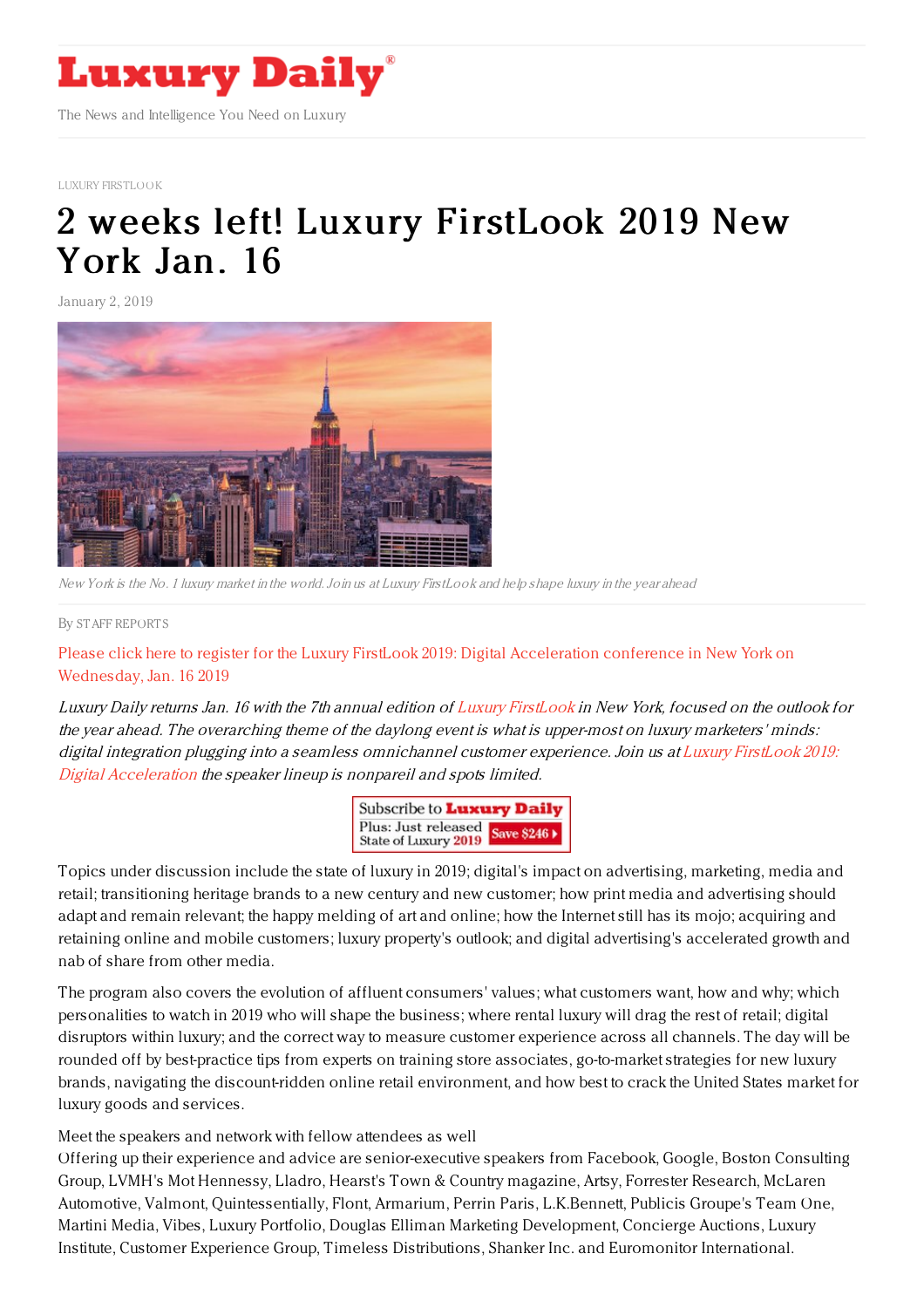Price for the day is only \$795, which includes breakfast, lunch, networking and access to key presentations. Two lucky raffle winners will each get a year's free subscription (value \$349) to Luxury Daily be in the room for the draw.

Interested in sponsorships? Contact ads@napean.com for breakfast, lunch keynote and summary sponsorships. Only two high-table spots are left.

Please check out Luxury FirstLook 2019's agenda below:



Blue skies ahead?

### AGENDA

## Luxury FirstLook 2019: Digital [Acceleration](https://www.luxurydaily.com/conference-page/)

Wednesday, Jan. 16, 2019

A Luxury Daily presentation on the outlook for the year ahead for luxury marketers and retailers. This is the 7th annual edition

#### Venue

10 on the Park at Time Warner Center, 60 Columbus Circle, 10th floor, New York, NY 10019 (entrance is on 60th Street across from Columbus Circle, between Equinox gym and the Mandarin Oriental Hotel)

 $7:30$  a.m.  $8$  a.m.

Sponsored Breakfast and Registration

8 a.m.

Opening Remarks

Ripping the Luxury Playbook in Shift to Ecommerce, Mobile and Omnichannel

Mickey Alam Khan, editor in chief, Luxury Daily

8:15 a.m. 8:45 a.m.

Research Keynote

BCG: The State of Luxury 2019

After heady years of growth, the luxury business is bracing itself for a market requiring more dexterity and flexibility to cope with rapidly evolving shopping behavior and economic and political change. Where is the market moving? Who is buying and how will loyal will they be to channels and brands? What is the outlook for the year ahead?

Christine Barton, senior partner and managing director, Boston Consulting Group

8:45 a.m. 9:15 a.m.

Panel

Digital Takeover: The New Advertising, Marketing, Publishing and Retail Reality

Consumers' overwhelming dependence on online and mobile devices to conduct their work, play and leisure lives has ripped the playbook for luxury marketers. Like mass-market players, luxury brands are coming to grips with a new reality: digital is the lens through which consumers make shopping and buying decisions. For brands, it is makeover time, or else.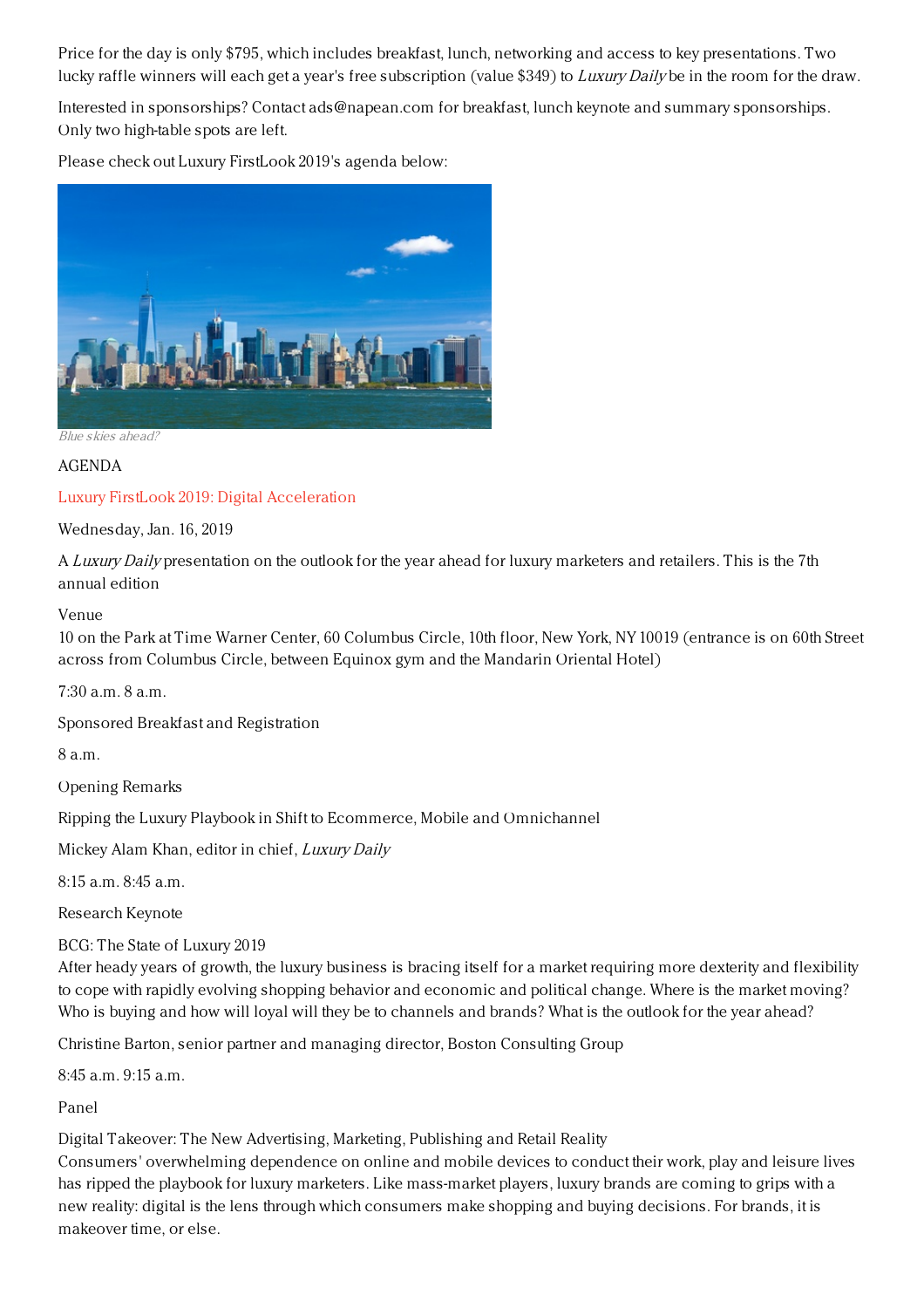Jake Annear, head of innovation, LVMH's Mot Hennessy USA James Hathaway, international director, L.K.Bennett Brian Fitzgerald, CEO, Martini Media Jack Philbin, CEO, Vibes Moderator: Mickey Alam Khan, editor in chief, Luxury Daily 9:15 a.m. 9:35 a.m. Brand Keynote Lladro: Porcelain in the 21st Century How will a storied porcelain maker of figurines craft its next iteration, crack new markets, ink new partnerships and embrace younger affluent consumers? Sandra Jordan, CEO of the Americas, Lladro 9:35 a.m. 9:40 a.m. Summary Key Takeaways from the Previous Sessions 9:40 a.m. 10 a.m. Networking Break 10 a.m. 10:30 a.m.

Fireside Chats

Town & Country: Class and Media in the 21st Century

A heritage brand with a dedication to a life well lived, Town & Country strives to refine, instruct and amuse its readers through an ever-evolving dialogue. As the lifestyle authority to good taste, T&C provides a clear lens into the historical significances of the past with a deep responsibility to inform and influence the present. In this modern era, how have the tastes and lifestyles of the uber-affluent evolved? What do these changes mean for the brands that serve the luxury market? And how have media brands emerged to better serve the demands of the luxury advertiser and clientele?

Jennifer Levene Bruno, vice president/publisher and chief revenue officer, Hearst's Town & Country

Artsy: Discovery, Trust and Transparency in Art Transactions Online

Backed by bold-faced names such as Larry Gagosian, Wendi Murdoch, Dasha Zhukova and members of the Rockefeller and Acquavella families, Artsy has become the go-to digital platform for information and sales of art across schools and ages. Galleries, collectors and auctioneers rely on Artsy for the purchase and sale of paintings, sculptures, photographs, prints and film ad video work. How is Artsy working with luxury brands and retailers and art fairs? How has the market changed for both buyer and seller? Are there parallels with other luxury sectors?

Sebastian Cwilich, cofounder and chief operating officer, Artsy

Nina Lawrence, chief revenue officer for content, Artsy

In conversation with Mickey Alam Khan, editor in chief, Luxury Daily

10:30 a.m. 11 a.m.

Keynote

Back to the Future: Why the Web is Still the Next Big Thing

Thirty years ago, the Web was the next big thing, but the vision for a great user experience was ahead of its time. Now the Web feels tired, even somewhat cumbersome. By addressing these problems head-on, users are having a better experience on the open Web. But there is still more work to be done. In a tech climate that is looking towards artificial intelligence and all things mobile, the Internet still remains the gateway to the world economy.

Adam Greenberg, global product partnerships, Google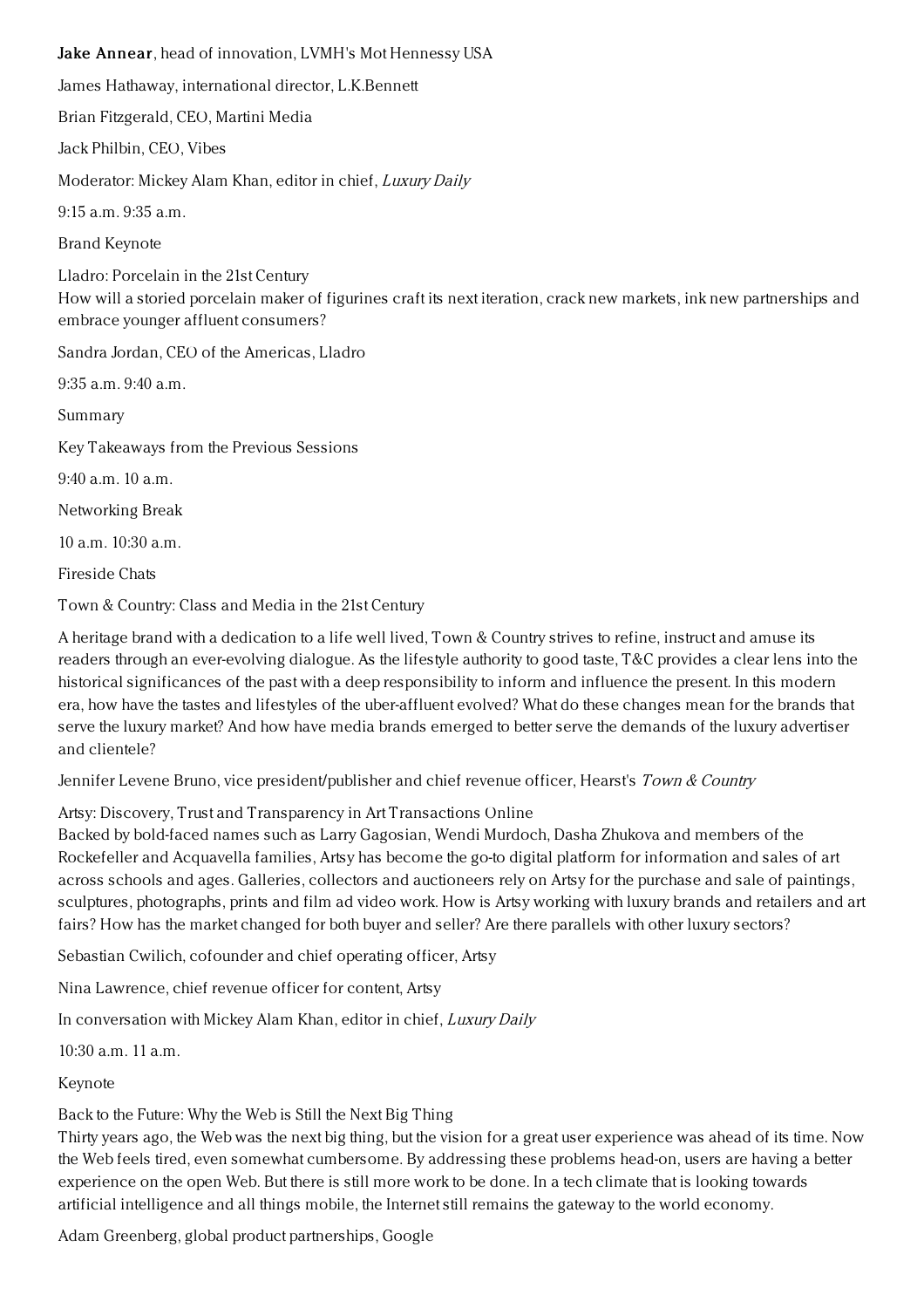## 11 a.m. 11:30 a.m.

## Research Keynote

Forrester: How to Win, Serve and Retain Digitally Savvy Luxury Consumers

Luxury consumers are digitally savvy early adopters with high brand expectations, even more so than mainstream consumers. Despite much activity over the past year, luxury brands still have lots of ground to cover to create the exceptional omnichannel customer experiences that their luxury customers expect. How should luxury brands reorientate around the customer, over products and channels, to successfully attract serve and retain ever more empowered customers? Other points under discussion are:

How technology is empowered consumers and changing their attitudes and shopping behavior

What luxury brands are doing to chase digitally mature luxury consumers

What luxury brands must do to compete in an omnichannel retail landscape?

Michelle Beeson, retail analyst, Forrester Research

11:30 a.m. 12 noon

Panel

Getting Real: Property Retailing and Sales

Luxury property sales have ridden a wave of stupendous growth over the last few years. New developments with apartments in the eight figures and grand houses fetching prices that stretch the imagination were routine. Now, as stock markets around the world wobble and markets such as China and the European Union post slower growth, the search for international buyers gets more intense. Even getting domestic demand up takes more sweat as properties linger longer on the market. What is going on with the luxury real estate seller and buyer? What is working and what is not? What is in fashion and what is out?

Stephanie Anton, president, Luxury Portfolio International

Laura Brady, CEO, Concierge Auctions

Susan de Frana, president, Douglas Elliman Marketing Development

Moderator: Mickey Alam Khan, editor in chief, Luxury Daily

Noon to 12:05 p.m.

Summary

Key Takeaways from the Previous Sessions

12:05 p.m. 1 p.m.

Sponsored Lunch Break

1 p.m. 1:30 p.m.

Post-Lunch Keynote

Facebook/Instagram: Luxury Lift: Role of Social to the Refined Consumer

Facebook and Instagram are leaders in luxury advertising in social media, helping brands define their digital identity and posture to customers and prospects. Luxury consumers turn to these platforms during their entire journey from discovery and inspiration, to shopping and purchasing. This session will explore the ways in which luxury brands can connect to their audiences with curated and hyper-relevant content. From visually stunning imagery to virtual white-glove service, it will explore ways to put the customer's needs first while generating real business success.

Karin Tracy, head of industry for beauty, fashion and luxury retail, Facebook, Instagram and Messenger

1:30 p.m. 2 p.m.

## Research Keynote

Team One: Transformation from the Inside Out: Findings from the Global Affluent Tribe Study How do five key values mobility, success, status, belonging and consumption continue to evolve and what does it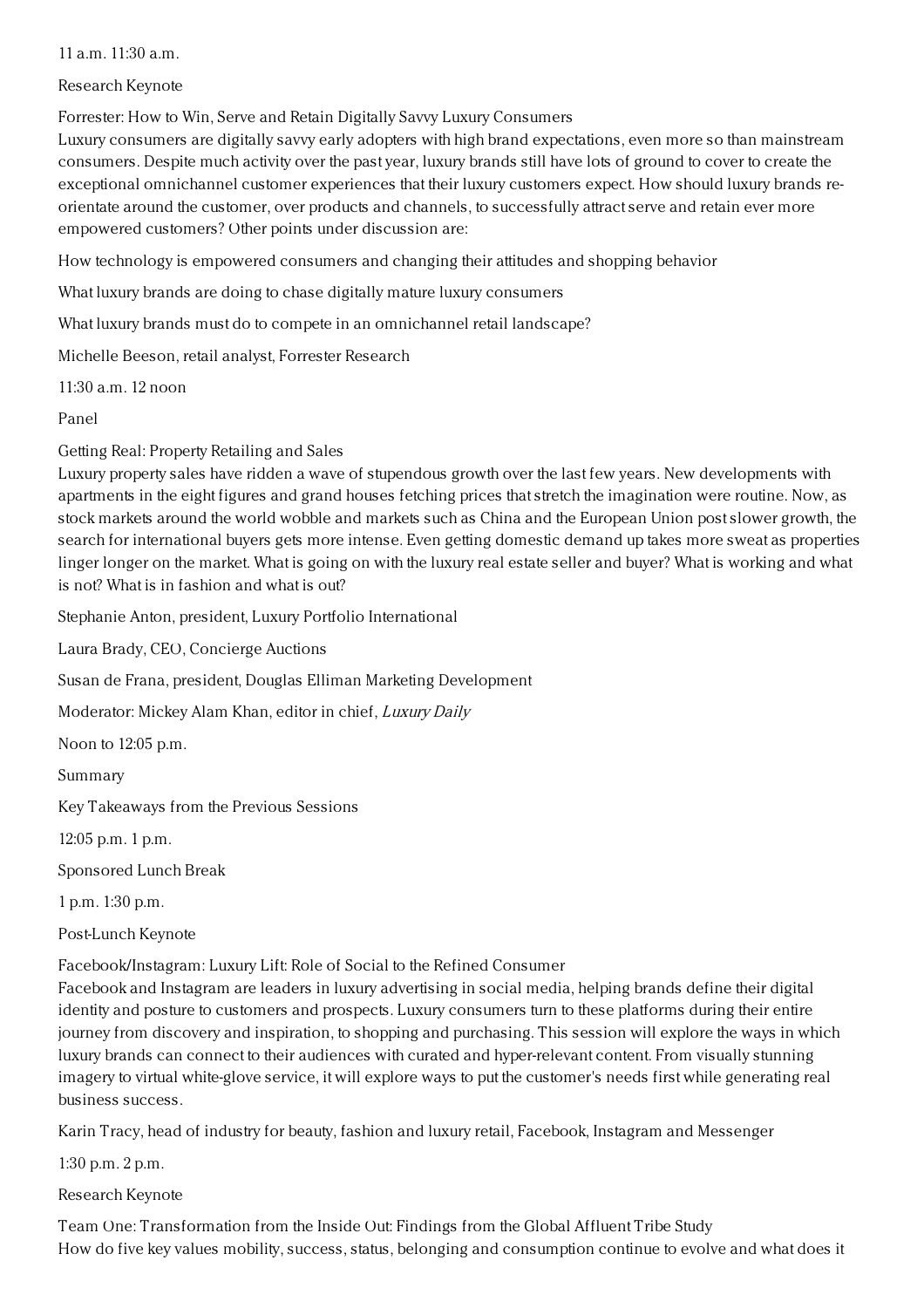mean for luxury marketers in the year ahead as they grapple with unprecedented change in their sourcing, manufacturing, marketing and drive for exclusivity and authenticity?

Joanna Young, managing director of strategy, Publicis Groupe's Team One

2 p.m. 2:30 p.m.

What Does Your Customer Want, How and Why?

As millennials enter key earning years, are they turning more into baby boomers and Gen-Xers, or is the drive to experience over possession of luxury goods permanent? Is Gen Z a clone of the millennial demographic? Do demographics even matter anymore? Do sustainability and philanthropy still have their ring of authenticity and pulling power? What will drive consumers to make the buying commitment in key luxury sectors such as apparel and accessories, beauty care, watches and jewelry, spirits, automotive and hospitality?

Andy Thomas, vice president of marketing, McLaren Automotive

Cedric Roget, CEO for North America, Valmont

Moderator: Annastasia V. Seebohm, global CEO, Quintessentially

2:30 p.m. 2:35 p.m.

Summary

Key Takeaways from the Previous Sessions

2:35 p.m. 2:55 p.m.

Networking Break

2:55 p.m. 3:15 p.m.

Keynote

3 Personalities Who Will Shape Luxury in 2019

Let us take a punt: Which three executives will shape luxury in the year ahead? How are his or her actions likely to goad others to follow suit? What does this mean for the larger luxury business? Bonus: the one luxury personality who had the most influence in the past year.

Milton Pedraza, CEO, Luxury Institute

3:15 p.m. 3:35 p.m.

Panel

Sharing is Scaring? What the Growth of the Rental Luxury Market Tells Us

Every expert worth their salt has been advising luxury brands to keep their eye on "experience" and the rental trend all supposedly driven by millennials. What is clear, though, is that affluent younger generations may not be into ownership of product at least in certain categories as much as their parents or grandparents. Smart luxury brands have latched on to this sentiment and launched retail brands in fashion apparel and watches and jewelry. What will rental luxury growth's mean for established retail models and brands who thrive on rapid product sales? How are consumers redefining ownership in luxury?

Trisha Gregory, cofounder and CEO, Armarium

Brooke Magnaghi, creative director, Flont

Moderator: Mickey Alam Khan, editor in chief, Luxury Daily

3:35 p.m. 4 p.m.

Research Keynote

Euromonitor: Disruptors Within Luxury and the Impact on the Overall Business

Consumer activism and technology-driven behavioral changes are forcing luxury marketers to look anew at sustainable manufacturing, digital marketing, ecommerce and mobile, targeting millennials and Gen Z without alienating baby boomers and Gen X, and the resale and rental markets. How are these factors likely to change their way of doing business in the year ahead?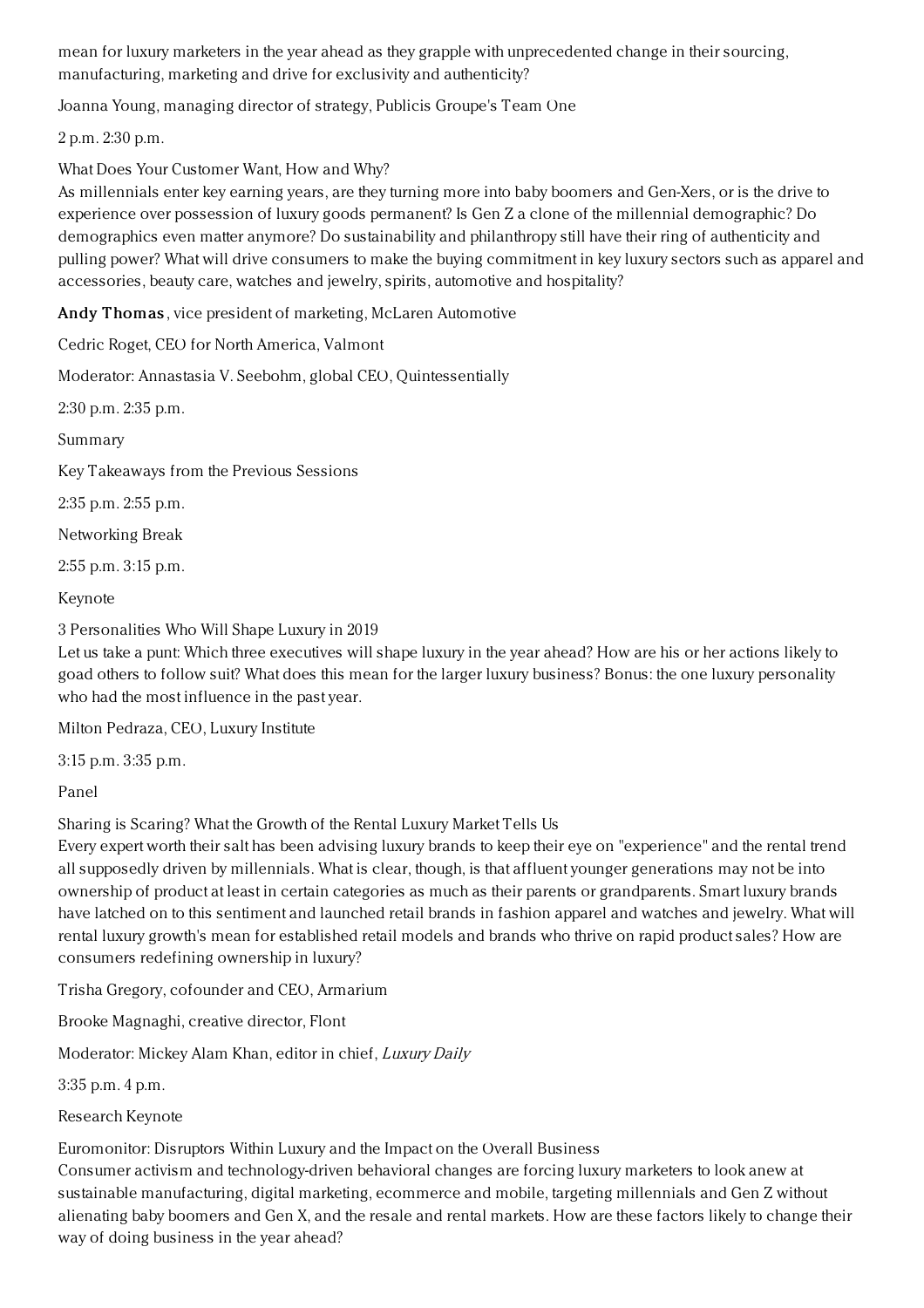Fflur Roberts, head of global luxury goods, Euromonitor International

4 p.m. 4:05 p.m.

Summary

Key Takeaways from the Previous Sessions

4:05 p.m. 4:20 p.m.

Networking Break

4:20 p.m. 4:40 p.m.

Keynote

Measuring Customer Experience Across In-Store, Mobile, Online and on Phone

What is the state of customer experience in key luxury sectors, how has customer behavior caused luxury marketers to adapt, and how customer experience in channels other than store is still work in progress? Also, how and what metrics to use to measure customer experience across different channels and together in a larger omnichannel picture. Finally, three best-practice tips for customer service and its reliable measurement and tracking.

Christophe Cas, CEO, Customer Experience Group

4:40 p.m. 5:25 p.m.

Best Practice in Luxury for 2019: Experts Share the Secret Sauce in 3 Tips

Training Successful Sales Associates for Luxury Stores Martin Shanker, CEO, Shanker Inc.

How to Navigate Luxury Retail in a Discount-Driven Online Environment Olga Pancenko, chief operating officer, Perrin Paris

How to Crack the U.S. Market? Stephane Barraque, principal managing partner, Timeless Distributions

5:25 p.m. 5:30 p.m.

Summary

Key Takeaways from the Previous Sessions

5:30 p.m. 5:40 p.m.

Closing Remarks

So Where is Luxury Likely Headed in 2019? Five Takeaways

Mickey Alam Khan, editor in chief, Luxury Daily

Note: Please check in early for the conference since itstarts promptly on time. Also, please carry photo ID and business card for building security and registration requirements. Give yourself 10 minutes for the security checkin and registration process. Please check your carry-on bag and coat in the coat check area adjacent to the conference floor front desk.

Agenda subject to change. Refunds will not be given after 12:01 a.m. on Monday, Jan. 14, 2019

Please click here to register for the Luxury FirstLook 2019: Digital [Acceleration](https://www.luxurydaily.com/conference-page/) conference in New York on Wednesday, Jan. 16 2019

Check out photos from Luxury [FirstLook](https://www.luxurydaily.com/photos-from-luxury-firstlook-2018/) 2018

Hotels in the Midtown Manhattan neighborhood (from nearest to farthest):

[Mandarin](http://www.mandarinoriental.com/newyork/?htl=MONYC&eng=google&src=local) Oriental New York

80 Columbus Park at 60<sup>th</sup> Street, New York, NY 10023; tel: 212-805-8800

[Please](http://www.mandarinoriental.com/newyork/?htl=MONYC&eng=google&src=local) click here for the Web site

Trump [International](https://www.trumphotels.com/central-park) Hotel & Tower Central Park